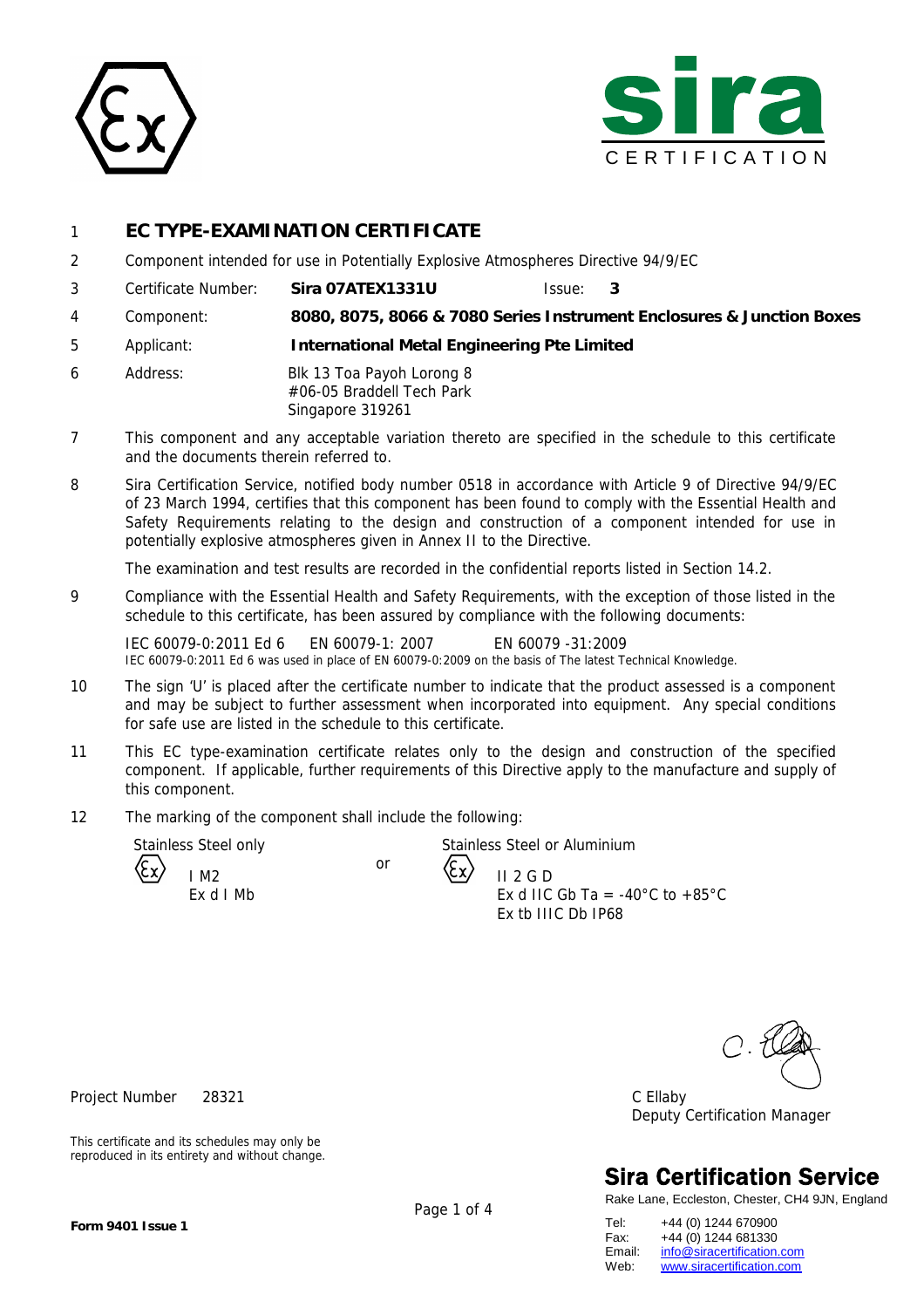



#### **SCHEDULE**

### **EC TYPE-EXAMINATION CERTIFICATE Sira 07ATEX1331U**

# **Issue 3**

#### 13 **DESCRIPTION OF COMPONENT**

The 8080, 8075, 8066 and 7080 Series Instrument Enclosures are cylindrical single compartment enclosures comprising a base and cover with a maximum internal volume of 280 cm<sup>3</sup>. The enclosures are manufactured from cast aluminium or stainless steel. Some cast aluminium versions are painted with epoxy paint. The cover may be blank or have a window fitted. Each enclosure may have a number of conduit openings and sizes. See table below: -

| <b>Model</b> | No. of          | Size of thread entries |                       |             |                                  |                       |             |  |
|--------------|-----------------|------------------------|-----------------------|-------------|----------------------------------|-----------------------|-------------|--|
| range        | entries         | $1/2$ " NPT            | 3/ <sub>4</sub> " NPT | $1/2$ " BSP | $M16 \times 2$ (not a thru hole) | M <sub>20</sub> x 1.5 | <b>None</b> |  |
| 8080         | 3               |                        |                       | х           |                                  |                       | X           |  |
| 8075         | 3               |                        | χ                     |             |                                  | χ                     | χ           |  |
| 8066         | 3               |                        | χ                     | χ           |                                  | х                     | Χ           |  |
| 7080         |                 |                        | χ                     | χ           |                                  | χ                     | Χ           |  |
| 7080         | 2 @ 90°         |                        | v                     |             |                                  | х                     | Χ           |  |
| 7080         | $2 @ 180^\circ$ | χ                      | х                     | x           |                                  | х                     | X           |  |
| 7080         | 3               |                        | v                     | χ           |                                  |                       | χ           |  |
| 7080         | 4               |                        | χ                     | χ           |                                  | χ                     | χ           |  |
| 8066         | 3               |                        | v                     | x           |                                  | х                     | v<br>⋏      |  |

#### **Design Options**

#### **8080 Series**

Model 8080AT, made of cast aluminium with blind cover Model 8080AM\*, made of cast aluminium with blind cover Model 8080WT, made of cast aluminium with glass window cover Model 8080WM\*, made of cast aluminium with glass window cover Model 8080TT, made of stainless steel with blind cover Model 8080TM\*, made of stainless steel with blind cover Model 8080ST, made of stainless steel with glass window cover Model 8080SM\*, made of stainless steel with glass window cover

#### **8075 Series**

Model 8075AT, made of cast aluminium with blind cover. Model 8075AM\*, made of cast aluminium with blind cover. Model 8075WT, made of cast aluminium with glass window cover. Model 8075WM\*, made of cast aluminium with glass window cover. Model 8075TT, made of stainless steel with blind cover. Model 8075TM\*, made of stainless steel with blind cover. Model 8075ST, made of stainless steel with glass window cover. Model 8075SM\*, made of stainless steel with glass window cover.

#### **8066 Series**

Model 8066PD\*, made of cast aluminium with glass window cover.

This certificate and its schedules may only be reproduced in its entirety and without change. Models with an asterisk (\*) denote that an adhesive metric label is required when a metric thread is selected

Models with an asterisk (\*) denote that an adhesive metric label is required when a metric thread is selected

Models with an asterisk (\*) denote that an adhesive metric label is required when a metric thread is selected

## **Sira Certification Service**

Rake Lane, Eccleston, Chester, CH4 9JN, England

Tel: +44 (0) 1244 670900 Fax: +44 (0) 1244 681330<br>Email: info@siracertification. Email: [info@siracertification.com](mailto:info@siracertification.com)<br>Web: www.siracertification.com [www.siracertification.com](http://www.siracertification.com)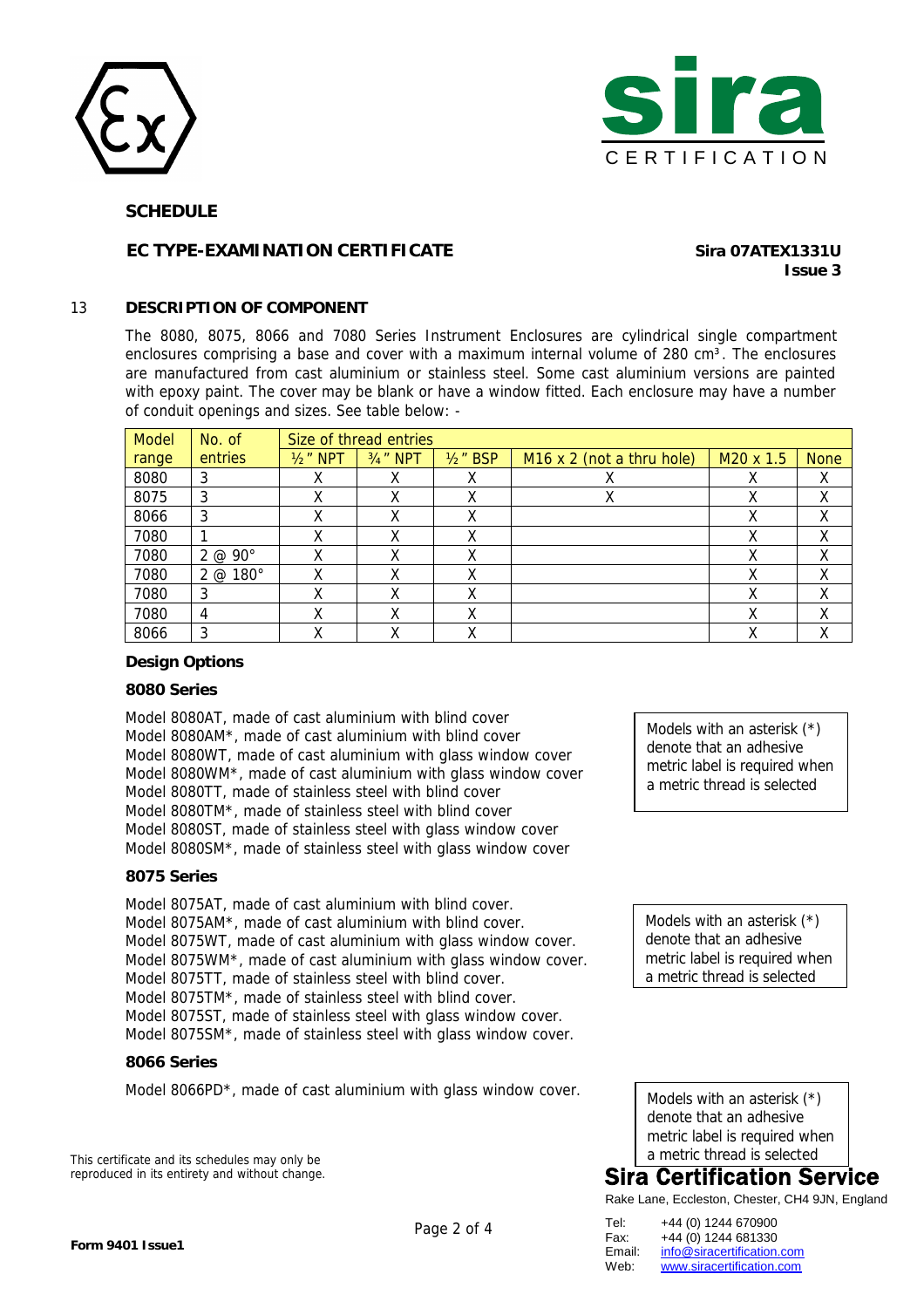



**SCHEDULE** 

### **EC TYPE-EXAMINATION CERTIFICATE Sira 07ATEX1331U**

#### **7080 Series**

IME Model 7080WM\*, made of cast aluminium with glass window cover. IME Model 7080WT, made of cast aluminium with glass window cover. IME Model 7080CM\*, made of cast aluminium with glass window cover. IME Model 7080CT, made of cast aluminium with glass window cover. IME Model 7080AM\*, made of cast aluminium with blind cover. IME Model 7080AT, made of cast aluminium with blind cover. IME Model 7080NM\*, made of cast aluminium with blind cover. IME Model 7080NT, made of cast aluminium with blind cover. IME Model 7080TM\*, made of stainless steel with blind cover. IME Model 7080TT, made of stainless steel with blind cover. IME Model 7080SM\*, made of stainless steel with glass window cover. IME Model 7080ST, made of stainless steel with glass window cover.

**8066 Series**  IME Model 8066PB\* - 2.6" Aluminium Unit that has a blind cover.

**Variation 1** - This variation introduced the following changes:

- i. The addition of a new enclosure size to range, 8066PD, the description being modified accordingly.
- ii. The extension of ambient temperature range from -40°C  $\leq$  Ta  $\leq$  +60°C to -40°C  $\leq$  Ta  $\leq$  +85°C.
- iii. The marking of the products was corrected by the removal of T6, (85 $^{\circ}$ C) and T85 $^{\circ}$ C from the certificate and affected labels.
- iv. Minor modification to two drawings of the 8080 enclosure base.

**Variation 2** - This variation introduced the following changes:

i. The existing range was extended to include the IME Model 8066PB - 2.6" Aluminium Unit that has a blind cover.

**Variation 3** - This variation introduced the following changes:

v. Following appropriate re-assessment to demonstrate compliance with the requirements of the latest EN 60079 series of standards, the documents previously listed in section 9, EN 60079-0:2006 EN 61241-0:2006 and EN 61241-1:2004, were replaced by those currently listed, the markings in section 12 were updated accordingly.

#### 14 **DESCRIPTIVE DOCUMENTS**

#### 14.1 **Drawings**

Refer to Certificate Annexe.

14.2 **Associated Sira Reports and Certificate History**

| <b>Issue</b> | Date             | Report no. | Comment                               |
|--------------|------------------|------------|---------------------------------------|
|              | 17 April 2008    | R51A16897A | The release of the prime certificate. |
|              | 16 February 2009 | R51L18979A | The introduction of Variation 1       |
|              | 8 September 2009 | R51L20409A | The introduction of Variation 2.      |
|              | 02 October 2012  | R28321A/00 | The introduction of Variation 3.      |

This certificate and its schedules may only be reproduced in its entirety and without change.

# **Sira Certification Service**

Rake Lane, Eccleston, Chester, CH4 9JN, England

| Tel:   | +44 (0) 1244 670900        |
|--------|----------------------------|
| Fax:   | +44 (0) 1244 681330        |
| Email: | info@siracertification.com |
| Web:   | www.siracertification.com  |

# **Issue 3**

The 7080WT, 7080WM, 7080AT and 7080AM are painted with epoxy paint; the 7080CT, 7080CM, 7080NM and 7080NT are not painted. Models with an asterisk (\*) denote that an adhesive metric label is required when a metric thread is selected.

Models with an asterisk (\*) denote that an adhesive metric label is required when a metric thread is selected